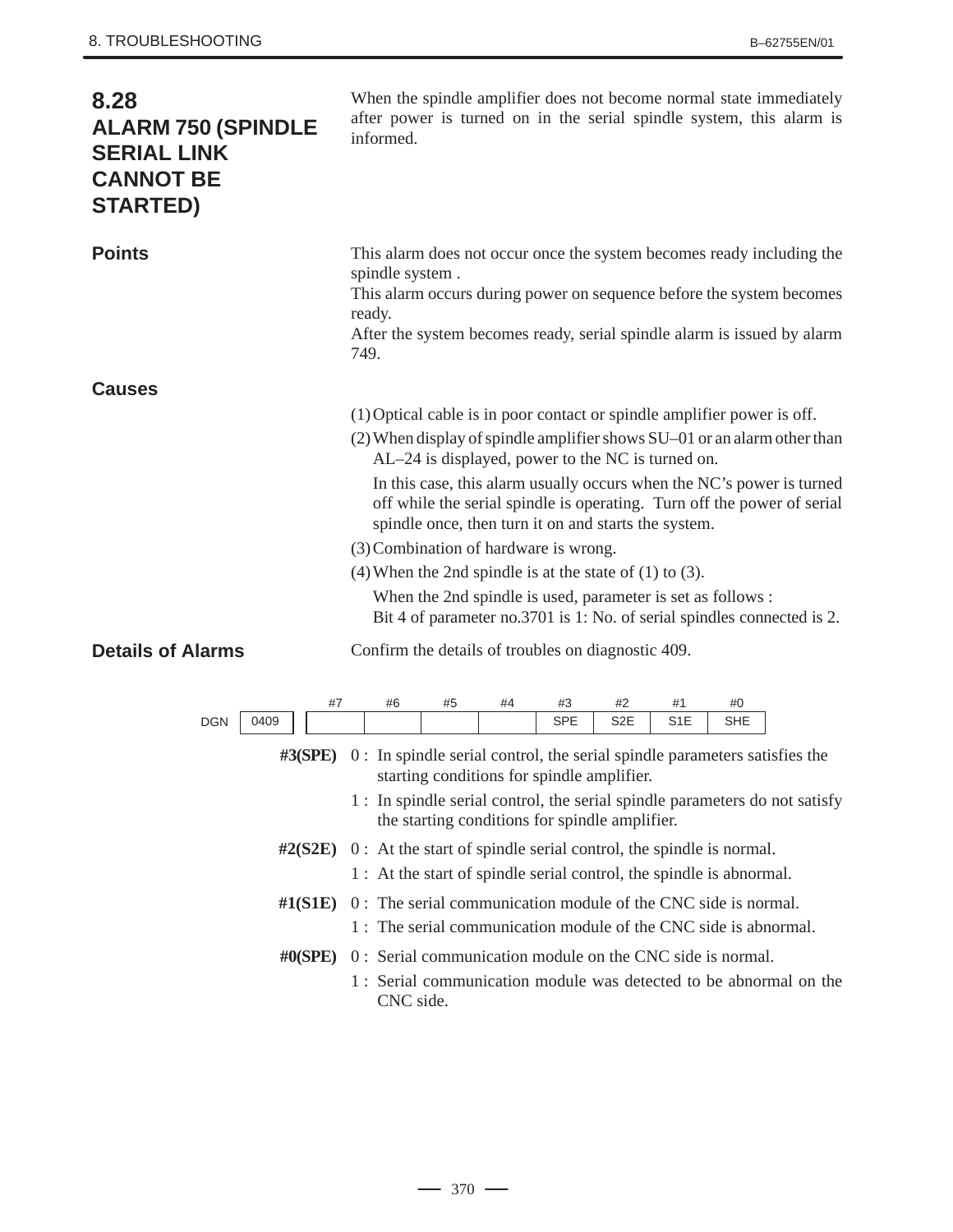| <b>Remedies</b> | Reform the following countermeasures based on the<br>above<br>configurations:                                                                                                        |
|-----------------|--------------------------------------------------------------------------------------------------------------------------------------------------------------------------------------|
|                 | $(1)$ #3(SPE)1: In spindle serial control, the serial spindle parameters does<br>not satisfy the starting conditions for spindle amplifier.                                          |
|                 | Confirm the settings of parameters 4000s.<br>Especially checks the parameters those are changed from the standard<br>parameters.                                                     |
|                 | $(2)$ #2(S2E)1: At the start of spindle serial control, when an abnormality<br>is found in the 2nd spindle side.                                                                     |
|                 | Check the 2nd spindle parameters and connections to see whether the<br>spindle is mechanically and electronically connected to the spindle.                                          |
|                 | If the above settings and connections are right, the module of $(4)$ or the<br>spindle amplifier itself may be defective.                                                            |
|                 | $(3)$ #1(SIE)1: When an abnormality is found in the 1st spindle at the start<br>of serial spindle control, exchange the unit if the following<br>check items are not concerned.<br>↓ |
|                 | Check the parameters and connections at the 1st spindle to see whether<br>the 1st spindle is mechanically and electrically connected.                                                |
|                 | If the parameters and connections are correct, the system control<br>module shown below or the spindle amplifier itself is faulty.                                                   |
|                 | $(4)$ #0(SPE)1: The serial communication module is detected to be                                                                                                                    |

abnormal. Exchange the following module :